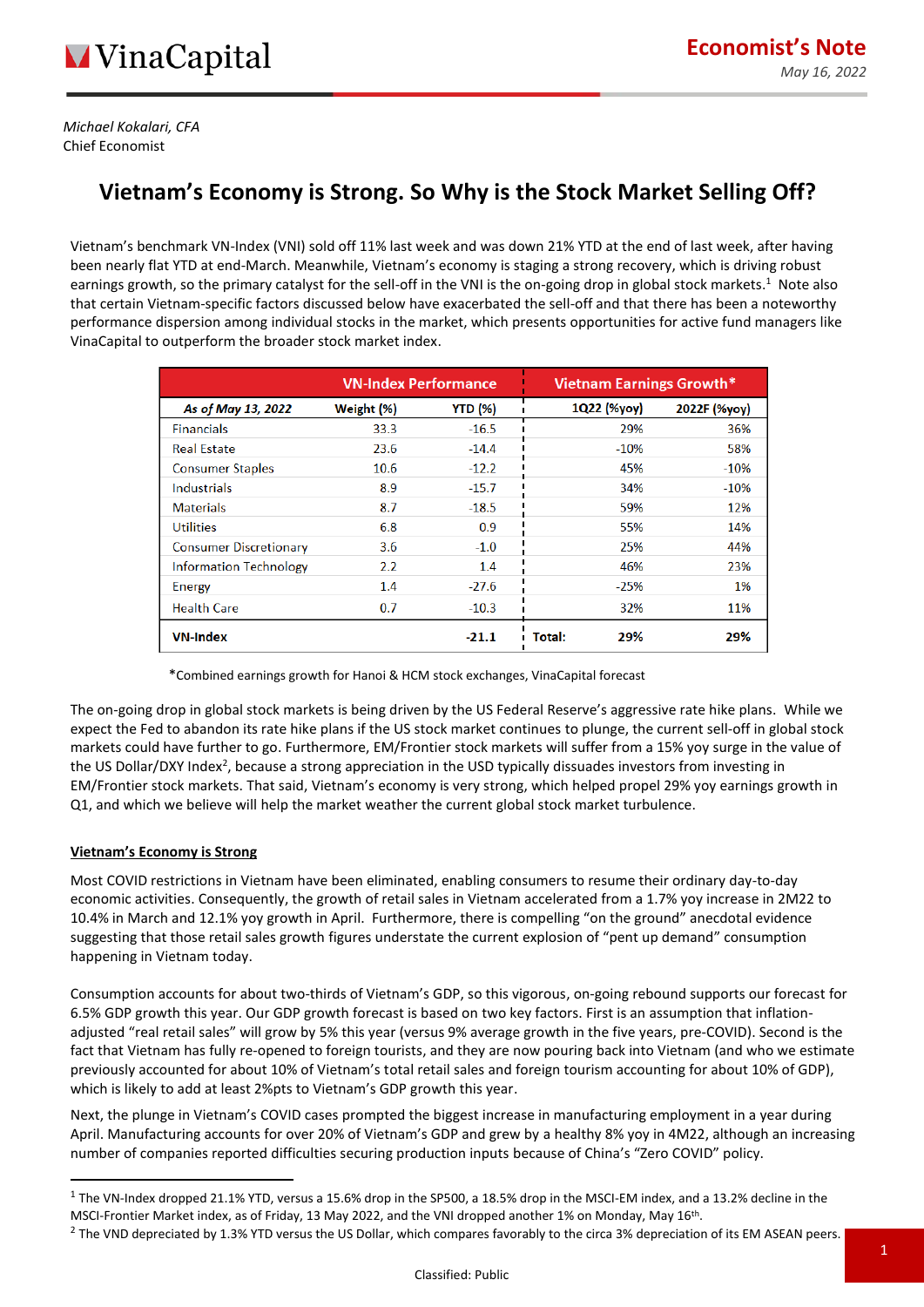We understand that the supply chain issues in Vietnam caused by China's policy primarily impacted the producers of low value-added products such as garments. We further note a growing recognition outside of Vietnam that China's policy is yet another reason for companies to shift manufacturing to Vietnam, which saw record high FDI inflows in 4M22.

### **Fundamental Stock Market Strengths**

The VN-Index's sell-off comes despite Vietnam's strong economy as well as the compelling fundamental strengths of its stock market. Those strengths include a 11.4x forward P/E ratio versus 21% consensus earnings growth expectation for the stocks in the VNI this year, and a circa 30% valuation discount versus Vietnam's regional peers. That said, there has been a fairly pronounced performance dispersion among the sectors of the stock market, which is generally attributable to fundamental factors, giving investors opportunities to take shelter in defensive sectors.

Three sectors stand out as pockets of relative strength: utilities, consumer discretionary, and IT, the stock prices of which are being supported by strong Q1 results (which can also be seen in the table above) as well as other fundamental factors. Specifically, the earnings and stock price performance of the utilities sector was supported by a doubling of electricity production growth this year, while consumer discretionary stocks are benefitting from the ambitious expansion plans of some of the key companies in the sector. The IT sector's earnings and stock price performance is being driven by a circa 30% increase in outsourcing revenues of FPT, which is the dominant player in the sector, coupled with a near 60% increase in the company's new outsourcing contracts in Q1.

In addition to these resilient sectors, we also note that the earnings of materials companies soared nearly 60% yoy in Q1, driven by a circa 8-fold increase in the earnings of fertilizer companies. Consumer staples companies' earnings increased 45%. Financial companies' earnings increased by nearly 30% yoy in Q1, and we expect 36% earnings growth in FY22, primarily driven by 14% sector-wide credit growth and modest NIM expansion at the country's commercial banks.

#### *Vietnam-Specific Factors*

In addition to the global stock market sell-off, forced selling of stocks related to margin lending has weighed heavily on Vietnam's stock market over the last two weeks. The number of retail stock market investors in Vietnam has gone up nearly 70% over the last 12 months and most of those new entrants to the market were enticed to open margin trading accounts in the hope of making quick profits in the stock market.

The correction in the US and global stock markets triggered margin calls and many of these new investors simply abandoned their long positions, in our understanding. Consequently, we estimate that brokers' outstanding balances have dropped by about 25% from peak levels a few weeks ago.

However, in addition to the forced selling of stocks prompted by "margin calls" on individual investors, there is an additional driver of stock margin related selling. Some local companies borrowed money with the stated purpose that the funds would ultimately finance real estate development and/or other projects, but the local business press has reported that certain firms then turned around and used the money to participate in the stock market. We understand that the Government is now cracking down on this misuse of funds, which is another source of forced selling of stocks.

# **Conclusions**

The sell-off of Vietnam's stock market has been consistent with what has been occurring in global markets, although selling pressure was exacerbated by the presence of many new retail investors who are dealing with margin calls for the first time, as well as a crackdown on firms that borrowed money to buy stocks. None of this, however, is likely to have much impact on Vietnam's economic growth or on the aggregate earnings of listed companies.

In Q1, earnings surged by around 30% yoy, and we expect the earnings of all of the companies listed on the Hanoi and HCM stock exchanges to surge by nearly 30% this year, although the earnings of the stocks held by VinaCapital's flagship VVF UCITS fund are likely to increase by over 40% this year and are trading at a 20% valuation discount to the VN Index. Finally, we also note that the value of the VN Dong is nearly unchanged yoy, despite a 15% yoy surge in the US Dollar/DXY index. We believe resilience of the VN Dong despite the sharp appreciation of the USD is an accurate indicator of the underlying strength of Vietnam's economy, which in-turn should support the earnings growth and price appreciation of the market.